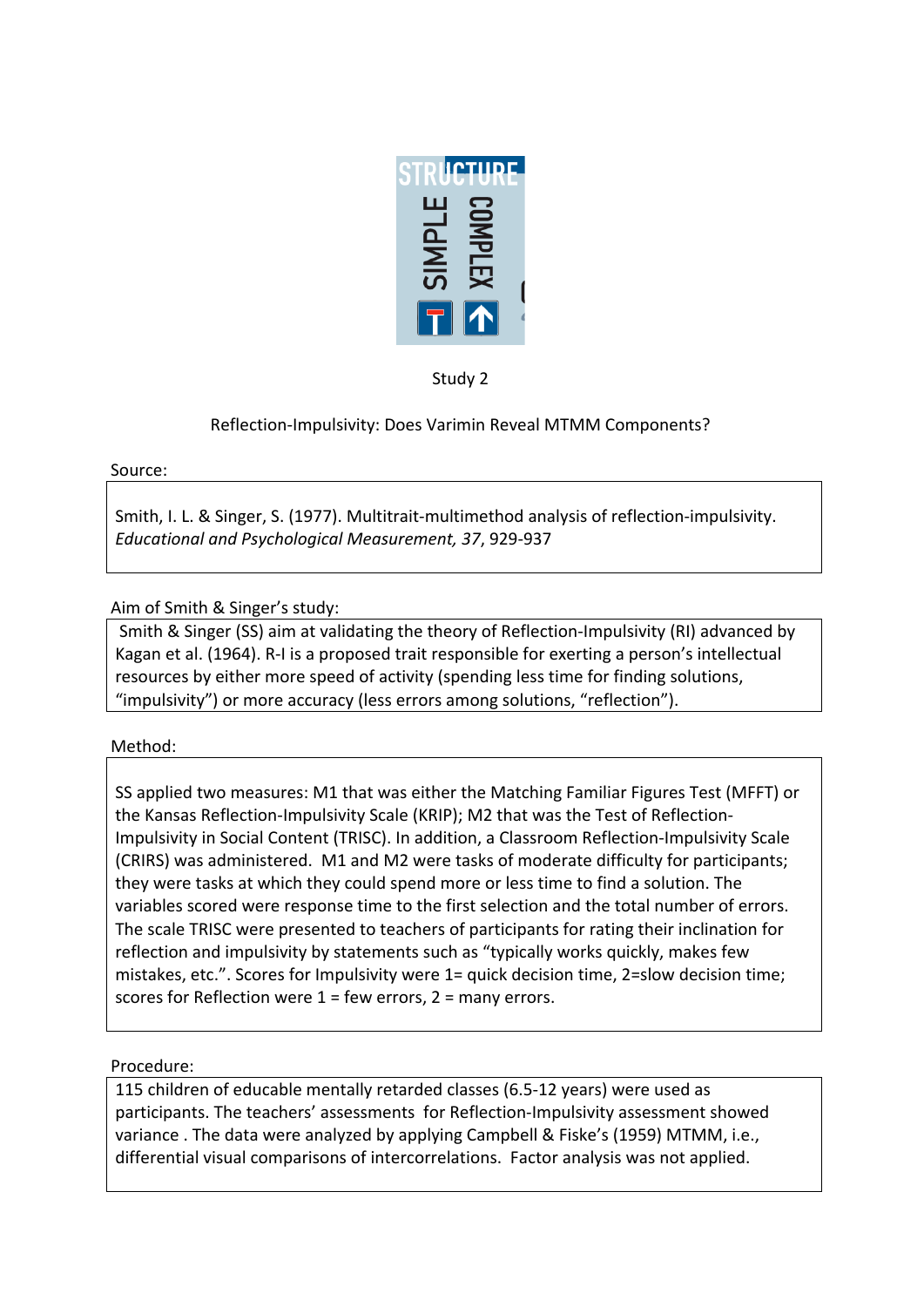Table 1

Input for applying factor analysis (Table 1 of source):

1  $-21 \quad 1$  $.60 - .35$  1  $-0.40$   $.56$   $-0.36$  1 .11.17.21.00 1  $-0.04$   $.33$   $-0.25$   $.29$   $-0.20$  1

Eigenvalues:

2.45 1.11 1.02 0.67 9.45 ...

Varimax results (see Table 2)

The following Varimax results have been obtained by recalculation.

Varimax F1 loadings are large for the Time variables of the R-I test; all other variables have inconspicuous F1 loadings.

Varimax F2 loadings are large for the Error variables of the R-I test; all other variables have inconspicuous F2 loadings.

Varimax F3 has one large loading only for the teachers' Time ratings.

Varimax F4 has one large loading only for the teachers' Error ratings.

#### Table 2

Varimax loadings:

|              | F1       | F <sub>2</sub>    | F <sub>3</sub> | F4      |                             |
|--------------|----------|-------------------|----------------|---------|-----------------------------|
|              | Time R-I | Error R-I         | Time           | Error   |                             |
|              | Test1    | Test <sub>2</sub> | Teacher        | Teacher |                             |
|              |          |                   |                |         |                             |
| $\mathbf{1}$ | .905     | $-.162$           | .019           | .085    | Time R-I-Test 1             |
| 2            | $-.084$  | .882              | $-.182$        | .171    | Error R-I-Test 1            |
| 3            | .829     | $-174$            | .160           | $-.234$ | Time R-I-Test 2             |
| 4            | $-.324$  | .806              | .147           | .148    | Error R-I-Test 2            |
| 5            | .084     | $-0.038$          | .977           | $-.092$ | Time Teacher rating         |
| 6            | $-.046$  | .171              | $-.093$        | .970    | <b>Error Teacher rating</b> |
| %            | 27.1     | 25.2              | 17.4           | 17.7    |                             |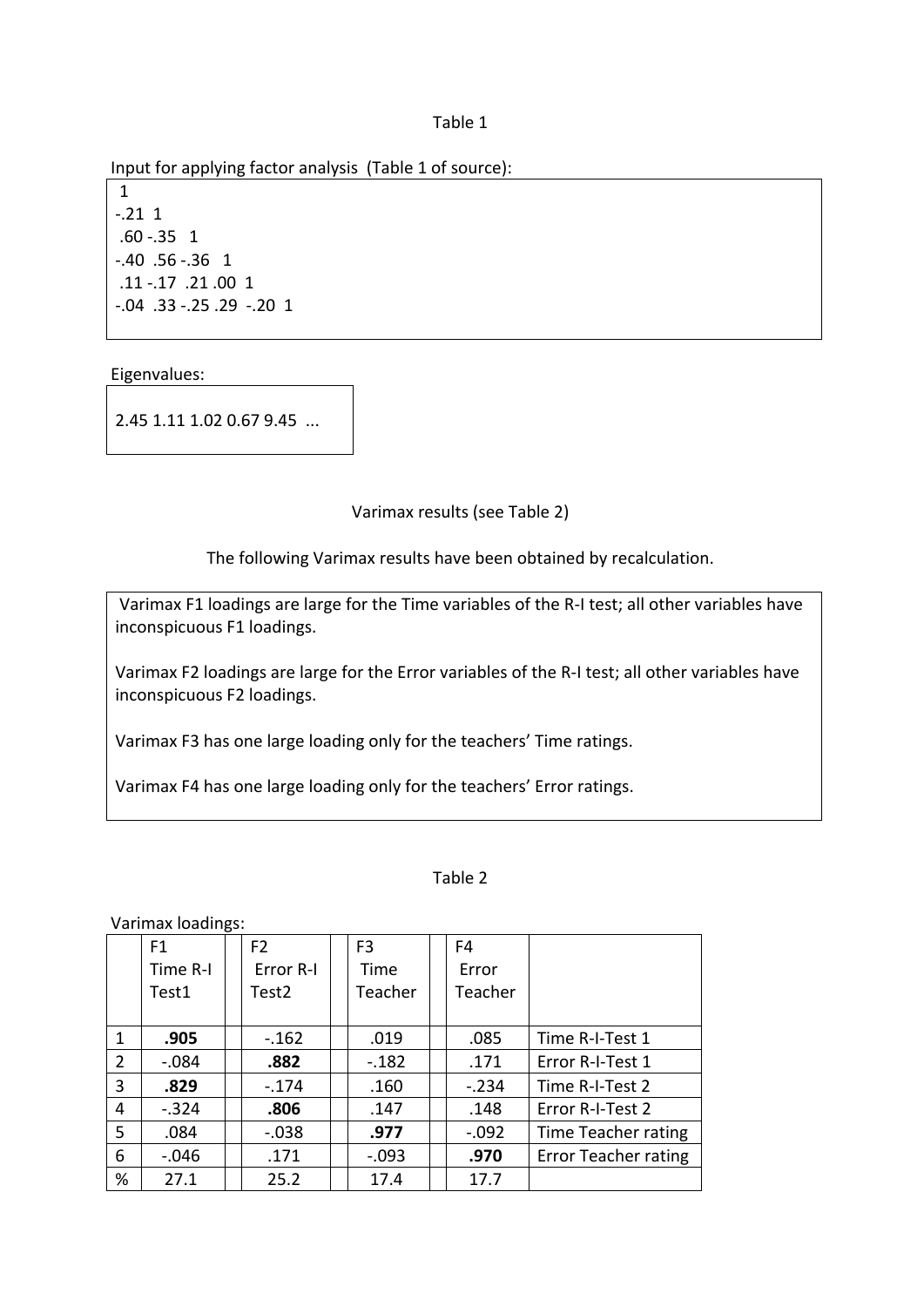#### Criticism:!

The designers of R-I-tests considered the relative proportion of time and error variables as measures for Reflection-Impulsivity. The Varimax result engenders high loadings for two individual variables measuring test time (F1, Test 1 and Test 2) and two for errors (F2, Test 1 and Test 2). The teachers' time and error ratings are also associated with separate factors (F3 and F4). The actual interaction of sources of variance is not revealed.

## Varimin results Table 3

Varimin loadings:

|                | F1    | F <sub>2</sub> | F <sub>3</sub>  |  | F4       |                        |
|----------------|-------|----------------|-----------------|--|----------|------------------------|
|                | $R-1$ | Effort         | <b>Balanced</b> |  | Test vs. |                        |
|                |       |                | components      |  | teacher  |                        |
| 1              | .511  | .539           | .431            |  | $-.341$  | Time R-I-Test 1        |
| $\overline{2}$ | .679  | $-.299$        | .421            |  | $-.346$  | Error R-I-Test 1       |
| 3              | .698  | .266           | .304            |  | $-.385$  | Time R-I-Test 2        |
| 4              | .583  | $-.543$        | .402            |  | $-.025$  | Error R-I-Test 2       |
| 5              | .596  | $-.464$        | .445            |  | .451     | Time: Teacher ratings  |
| 6              | .612  | .471           | .477            |  | .398     | Error: Teacher ratings |
|                |       |                |                 |  |          |                        |
|                | 37.9  | 19.7           | 17.4            |  | 12.4     |                        |

## Table 4

| Minimal pairs: |                                                                             |                |                |          |                       |  |  |  |  |  |
|----------------|-----------------------------------------------------------------------------|----------------|----------------|----------|-----------------------|--|--|--|--|--|
|                | Bold numbers represent loadings of pairs of variables for one focal factor. |                |                |          |                       |  |  |  |  |  |
|                | Non-bold numbers represent                                                  |                |                |          |                       |  |  |  |  |  |
|                | loadings of the paired variables for non-focal factors                      |                |                |          |                       |  |  |  |  |  |
|                | F1                                                                          | F <sub>2</sub> | F <sub>3</sub> | F4       |                       |  |  |  |  |  |
| Var.           | $R-1$                                                                       | <b>Fffort</b>  | g              | Test vs. |                       |  |  |  |  |  |
| No.            |                                                                             |                |                | Teacher  |                       |  |  |  |  |  |
|                |                                                                             |                |                | (Error)  |                       |  |  |  |  |  |
| 1              | .511                                                                        | .539           | .431           | $-.341$  | Time R-I-Test 1       |  |  |  |  |  |
| 2              | $-0.679$                                                                    | $-.299$        | .421           | $-.346$  | Error R-I-Test 1      |  |  |  |  |  |
|                |                                                                             |                |                |          |                       |  |  |  |  |  |
| 1              | .511                                                                        | .539           | .431           | $-.341$  | Time R-I-Test 1       |  |  |  |  |  |
| 5              | .596                                                                        | -.464          | .445           | .451     | Time: Teacher ratings |  |  |  |  |  |
|                |                                                                             |                |                |          |                       |  |  |  |  |  |
| $\overline{2}$ | $-.679$                                                                     | $-.299$        | .421           | $-.346$  | Error R-I-Test 1      |  |  |  |  |  |
| 6              | $-612$                                                                      | .471           | .477           | .451     | Error Teacher ratings |  |  |  |  |  |
|                |                                                                             |                |                |          |                       |  |  |  |  |  |